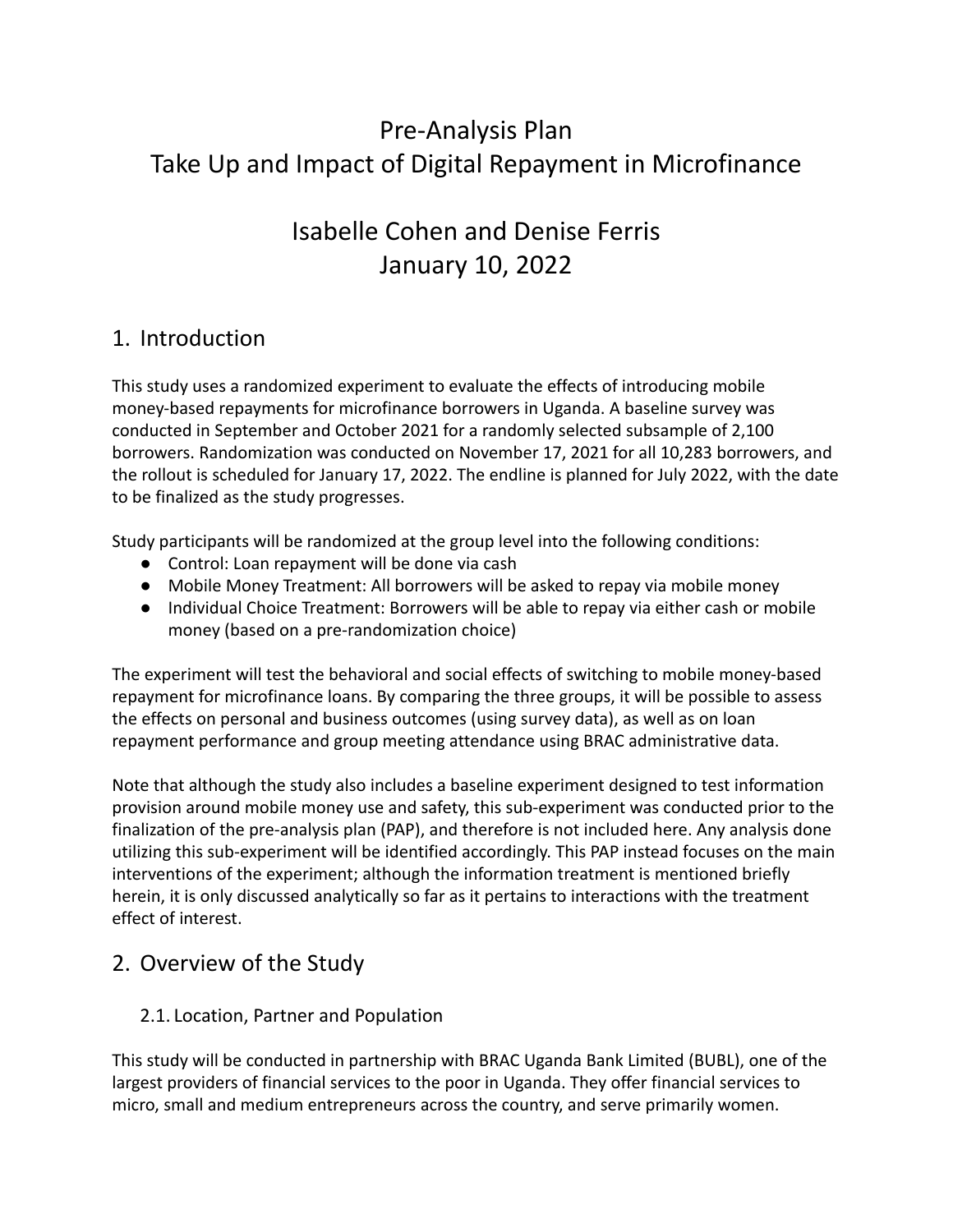This study will take place across nine BUBL branches and satellites, located in a mix of urban, peri-urban and rural environments. Specifically, these branches are: Iganga Nkono, Kabuusu, Kalerwe, Masaka, Mbarara, Mityana, Mukono Central and Semuto.

The subject population consists of female microfinance clients, the majority of whom operate small businesses, and all of whom have access to a mobile money and BUBL bank account (a requirement for borrowing). The women are part of BUBL microfinance groups of up to 30 women and make payments on their loans at weekly group meetings. Although loans are dispersed in cash on an individual liability basis (with an external guarantor), repayment is done in a weekly group meeting as with other microfinance providers worldwide.

#### 2.2. Main Intervention

The main intervention in this project is the introduction of mobile money-based repayment for microfinance loans, with randomized assignment between treatment and control at the group level. Mobile money-based repayment will be implemented within a group in one of two ways, corresponding to the two treatment arms of the study.

**Mobile Money Treatment:** All borrowers in this arm will be asked to repay via mobile money. Borrowers will be allowed to transact digitally between their mobile money wallet and their bank account.

**Individual Choice Treatment**: All borrowers in this arm will be allowed to repay either via cash or mobile money, based on a choice made prior to randomization. Borrowers who selected mobile money will be allowed to transact digitally between their mobile money wallet and their bank account.

**Control:** We will also have a control group in which borrowers repay with cash at the group meeting, as they did prior to the implementation of the study.

In practice, borrowers will pay by "pushing" money from their mobile money wallet to the BUBL bank account, from which it will be debited. These accounts also function as savings accounts. In practice, if an individual with a savings balance has a positive balance on the due date of the loan, that balance will be automatically debited towards the repayment of the loan. Individuals can also make payments using money stored in their mobile money wallet, or by making a cash payment to a mobile money agent (who are readily available for the entire sample, generally within a fifteen-to-thirty-minute walk).

Payments can be made using mobile money accounts from either of the two main cellular carriers in Uganda, Airtel and MTN. Both Airtel and MTN impose transaction fees, including fees for sending money from one's mobile money wallet to one's bank account, pulling money from one's bank account to one's mobile money wallet, or withdrawing money from one's mobile money wallet into cash. Although these fees scale proportionately with transactions, they do so decreasingly, meaning the percentage of the transaction paid is lower as the transaction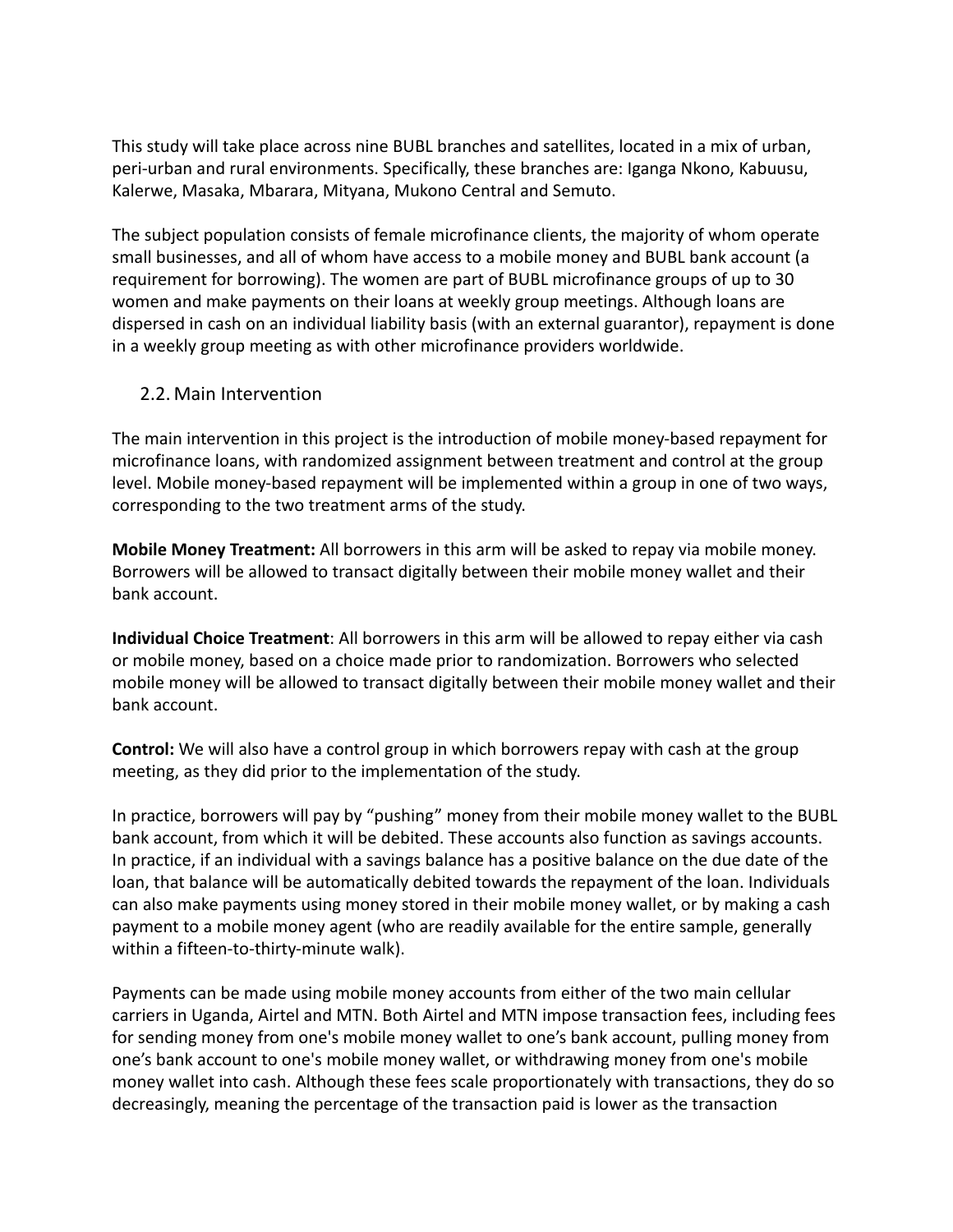increases across 12 different bands for sending money, and 9 different bands for receiving money. Someone making a transfer of 50,000 UGX, like the average payment due for a microfinance loan, would expect to pay 1,500 UGX making that transaction via MTN and 2,000 making that transaction via Airtel, paying 3% or 4% of the transfer amount in fees, respectively. For this study, the cost of these fees will be paid by the borrowers.

It is worth noting that despite the switch in payment modality in several of the treatments, borrowers will still be asked to attend once-weekly group meetings. For the control group and those repaying with cash in the individual choice treatment, repayments will be made at this time; for those in the mobile money or repaying with mobile money in the individual choice treatment, loans installments are still due on the date of the group meeting, even if the repayment is made via mobile money. It is worth nothing that while attendance is strongly encouraged, it is not incentivized (financially or otherwise).

In practice, it is unlikely that BUBL will force an individual to default if they are in a mobile money treatment group, but come bearing cash to the meeting and do not have a balance in their BUBL account. How often this occurs will inform the Treatment-on-the-Treated estimation strategy proposed later in the PAP.

#### 2.3. Sub-Intervention

As part of the baseline survey, borrowers were individually randomized into one of four different information treatments or a control group which did not receive a treatment.

These included:

- Control: No treatment
- Information Treatment: Respondents received an information treatment focused either on buying airtime using a mobile money account or on checking their balance using a mobile money account
- Security Treatment: Respondents received an information treatment focused either on reversing erroneous mobile money charges (i.e., charges sent to the wrong person) or changing the PIN on their existing mobile money account

In practice, trainings ranged from two to five minutes in length, and were given by the surveyor who conducted the respondent's baseline survey. Respondents were also allowed to opt out of or decline the information training, which was more common for the information treatments than the security treatments.

These treatments were used to predict mobile money-based take up (non-incentivized) offered in a hypothetical form as part of the survey. This data was available to researchers prior to specification of the PAP, so we do not include specifics looking at analysis within the baseline survey. Other uses of the sub-intervention will be detailed below.

#### 2.4. Treatment Assignment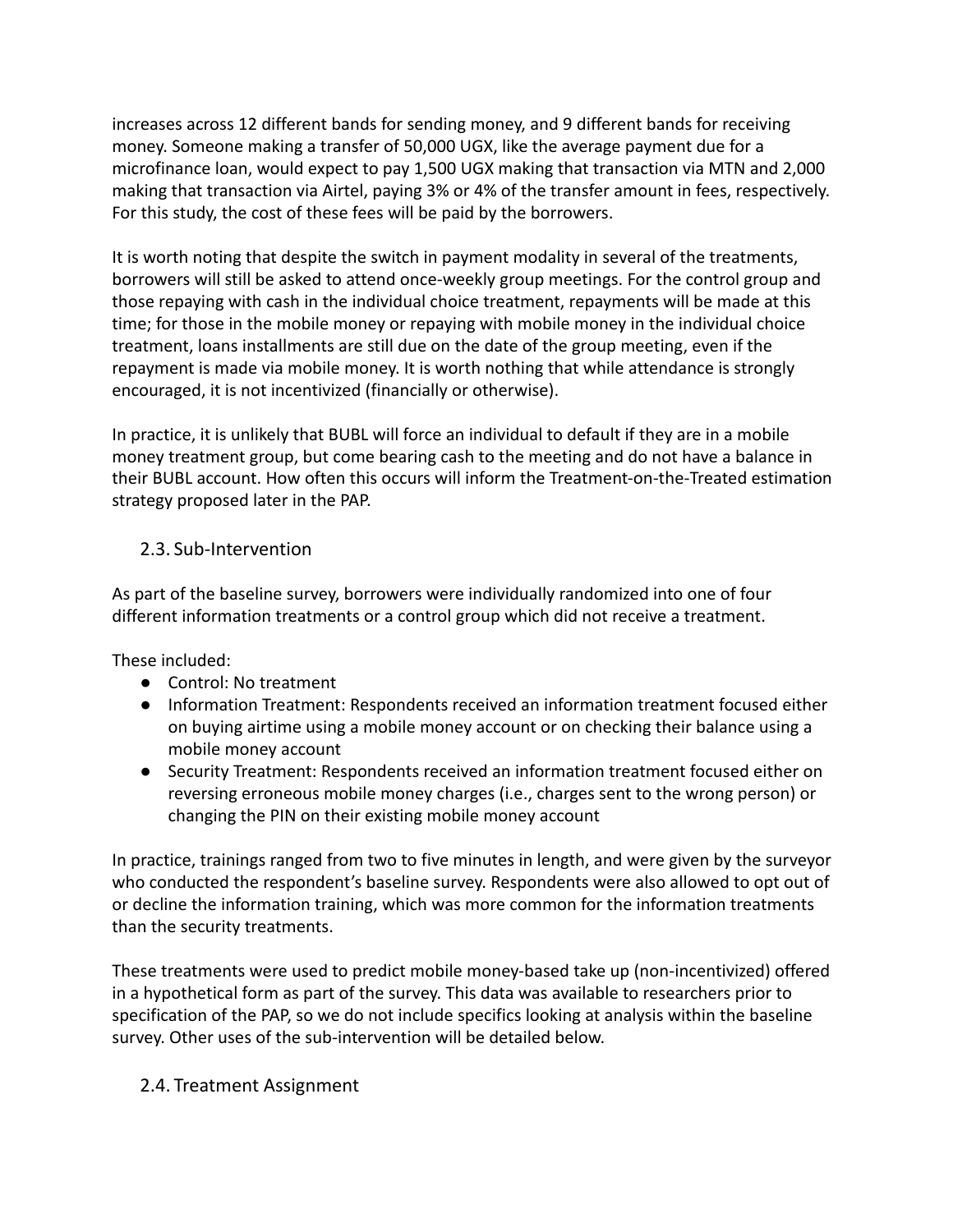Treatment assignment was conducted on November 17, 2021. Randomization was group-level, stratified across the nine BUBL branches and satellites included in the study.

# 3. Data Collection

## 3.1. Baseline Data

The baseline survey for the study was conducted in September and October 2021. Surveying was done face-to-face, with surveyors meeting individually with borrowers.

The baseline survey covered basic demographics, including household composition and intra-household decision making processes, credit usage, business revenue, household income, group cohesion and experience, trust in financial institutions, education and literacy, mobile money knowledge and usage, a mobile money balance check activity, an incentivized risk aversion activity, an incentivized mobile money preferences assessment, the costs and benefits of mobile money repayment for a loan, the brief randomized information treatment described above, a non-incentivized (practice) choice between a hypothetical mobile money system and cash repayment for their BRAC loan, and a detailed module on intimate partner financial relationships and intimate partner violence.

In total, 2,100 women were surveyed for the baseline survey, roughly 20% of the sample as a whole. The baseline survey sample was selected from a list of borrowers at the nine branches provided in August 2021, and was a random sample stratified at the group level, such that every individual had the same odds of selection and each group was represented in the baseline survey. The only exclusions were very small groups – groups with one, two or three members – who were not included in the sample.

## 3.2. Mobile Money Choice Exercise

From November 1 through November 15, surveyors accompanied credit officers to group meetings. All respondents at all groups in the microfinance branches were asked to make a choice between mobile money-based repayment and cash-based repayment for their loan, after a brief presentation on the specific mobile money payment system that BUBL would be utilizing.

Repayment modality choices were checked off on papers; a copy was given to the borrowers, and another copy was kept by the enumerators, who later entered the votes using QR codes. All respondents were given the opportunity to choose prior to randomization. Credit officers were told in advance to mobilize borrowers for the repayment choice, and to let borrowers know that not choosing would mean enrolling in mobile money-based repayment.

## 3.3. Administrative Data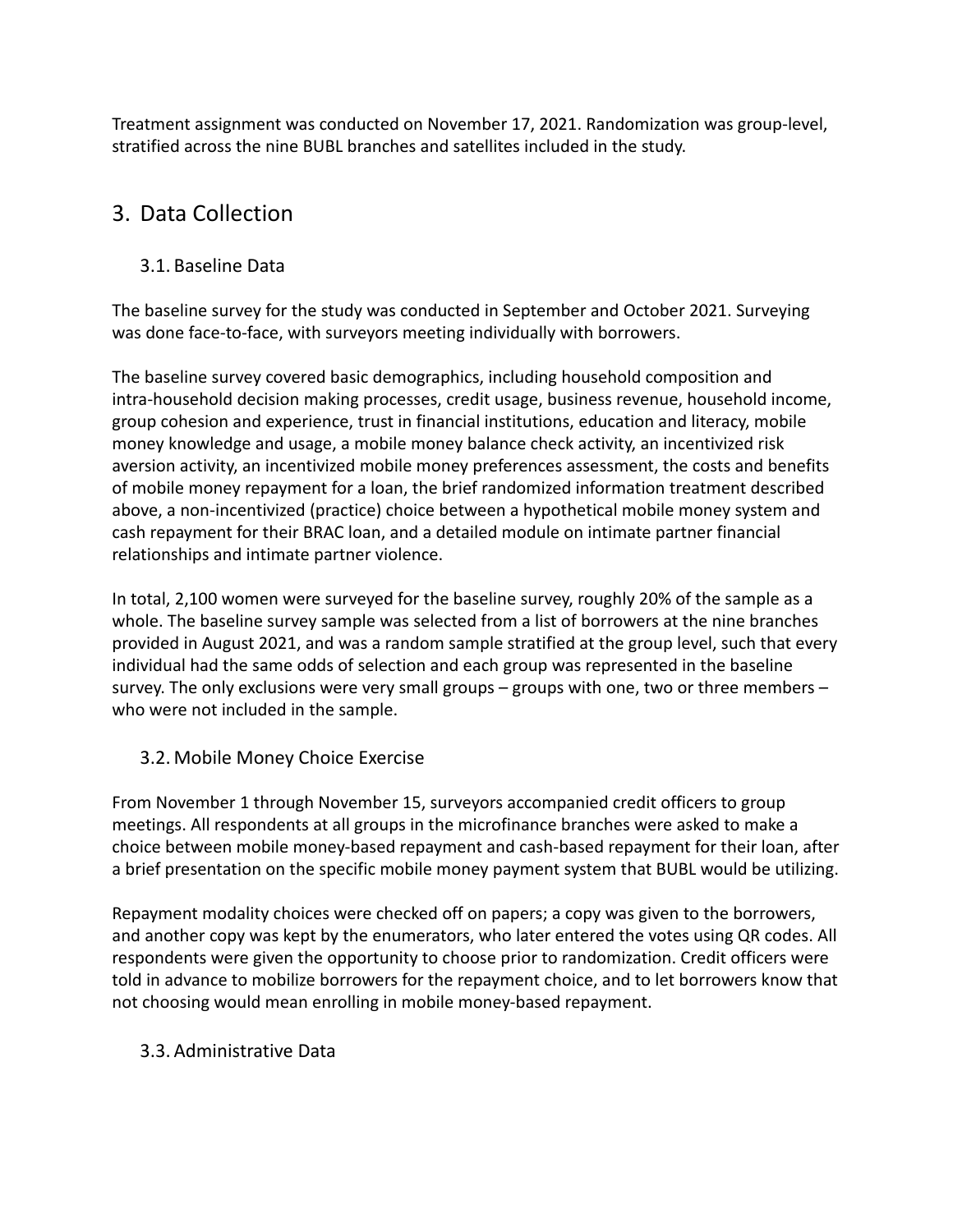As part of baseline activities, we are undertaking the digitalization of borrower household financial status surveys, conducted as part of BUBL's routine operations each time a borrower takes out a new loan.

Over the course of the study, BUBL will provide regular updates on the transactions made by each borrower. BUBL has also communicated their intent to provide group meeting attendance data for each borrower.

#### 3.4. Endline Data

An endline survey is planned for July 2022, with the final date based on the rollout and collaboration with BUBL.

# 4. Outcomes

We differentiate between outcomes that will be drawn from the administrative data for all borrowers, and outcomes that will be drawn from the survey data for a subsample of borrowers. Note that where possible, we pre-specify the direction of tests; in practice, however, we intend to conduct two-sample tests for all outcome families.

I have broken down outcomes into families. For each outcome measure, we report the measures will be used to measure this, either independently or combined into an index as specified below.

## 4.1. Administrative Data

BUBL will provide administrative data on loan repayment throughout the course of the survey and has communicated their intent to provide group meeting attendance data as well.

#### **Outcome Family 1.1**: **Mobile Money Take Up**

Hypothesis 1.1: Treatment with mobile money repayment increases the likelihood and share of payments made using mobile money.

Measures: Whether a borrower is enabled in the BUBL system to transact between their mobile money wallet and BUBL bank account, whether a borrower ever makes a payment using mobile money, how many payments are made using mobile money out of the total number of payments during the study period.

## **Outcome Family 1.2: Loan Performance**

Hypothesis 1.2: Treatment with mobile money repayment affects a borrower's loan performance.

Measures: Whether any payment is received late or made partially over the course of the study, the number of partial or late payments over the course of the study relative to the total number of payments due, average days in arrears as of endline, whether any loan is rated as anything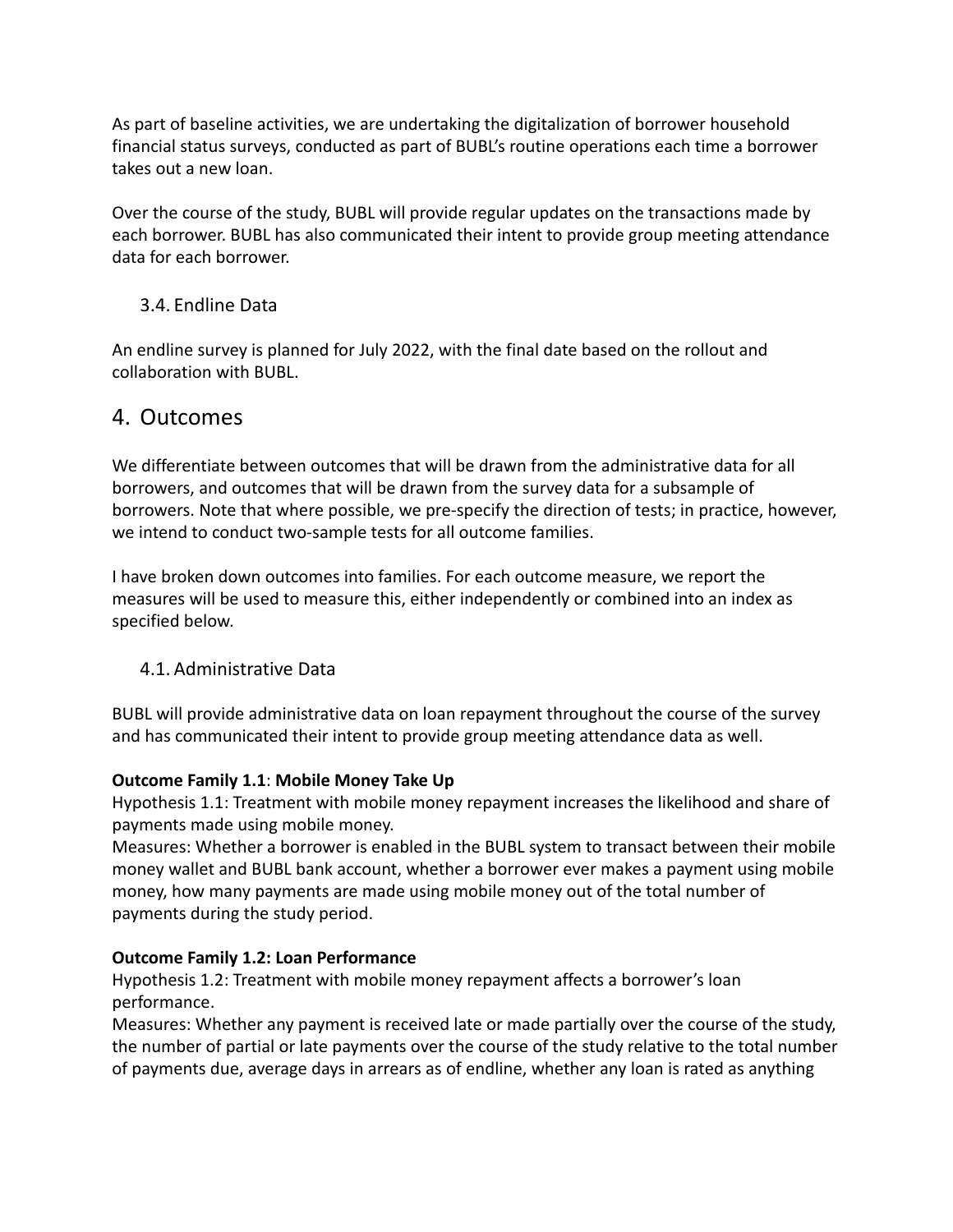other than a normal risk class by BUBL at endline, whether any account status is anything other than active at endline, whether any account is rated as bad debt at endline.

#### **Outcome Family 1.3: Loan Uptake**

Hypothesis 1.3: Treatment with mobile money repayment affects whether a borrower continues with BUBL as a client.

Measures: Whether the borrower still has an active loan as of the endline.

#### **Outcome Family 1.4: Group Attendance**

Hypothesis 1.4: Treatment with mobile money repayment decreases meeting attendance. Measure: Fraction of meetings attended by a borrower of the course of the study.

#### **Outcome Family 1.5: Account Balance**

Hypothesis 1.5: Treatment with mobile money repayment increases account balance. Measure: Account balance at endline, flow into bank account in the last month of the study, number of transactions made to bank account during last month of study.

#### **Outcome Family 1.6: Mobile Money Continuation**

Hypothesis 1.6: Treatment with mobile money repayment affects whether a borrower continues to want to repay via mobile money post-endline.

Measure: Whether the borrower would choose to continue to repay via mobile money after the end of the official study period. $1$ 

#### **Outcome Family 1.7: Group Membership Rates**

Hypothesis 1.7: Treatment with mobile money repayment affects group membership rates. Measure: Proportion of new borrowers who join a microfinance group, proportion of existing borrowers who exit a microfinance group.

#### 4.2. Survey Data

#### **Outcome Family 2.1: Group Cohesion and Experience**

Hypothesis 2.1: Treatment with mobile money repayment affects microfinance group cohesion and borrower's experience of the group meeting.

Measures: Missed group meetings in the last three months, preference between attending group meeting and most-desired alternative use of time, frequency of repayment on behalf of other group members, length of group meeting time, time spent talking about business related matters, time spent talking about non-business related matters, active participation in conversation at meetings, whether meeting is considered useful for repayment, whether meeting is considered useful for other purposes, number of group members connecting with respondent outside group meeting in last two weeks, number of conversations about business matters in the last two weeks, number of conversations about personal matters in the last two weeks

<sup>&</sup>lt;sup>1</sup> We hope to measure this outcome using administrative data; however, it is possible that we will instead need to use survey data.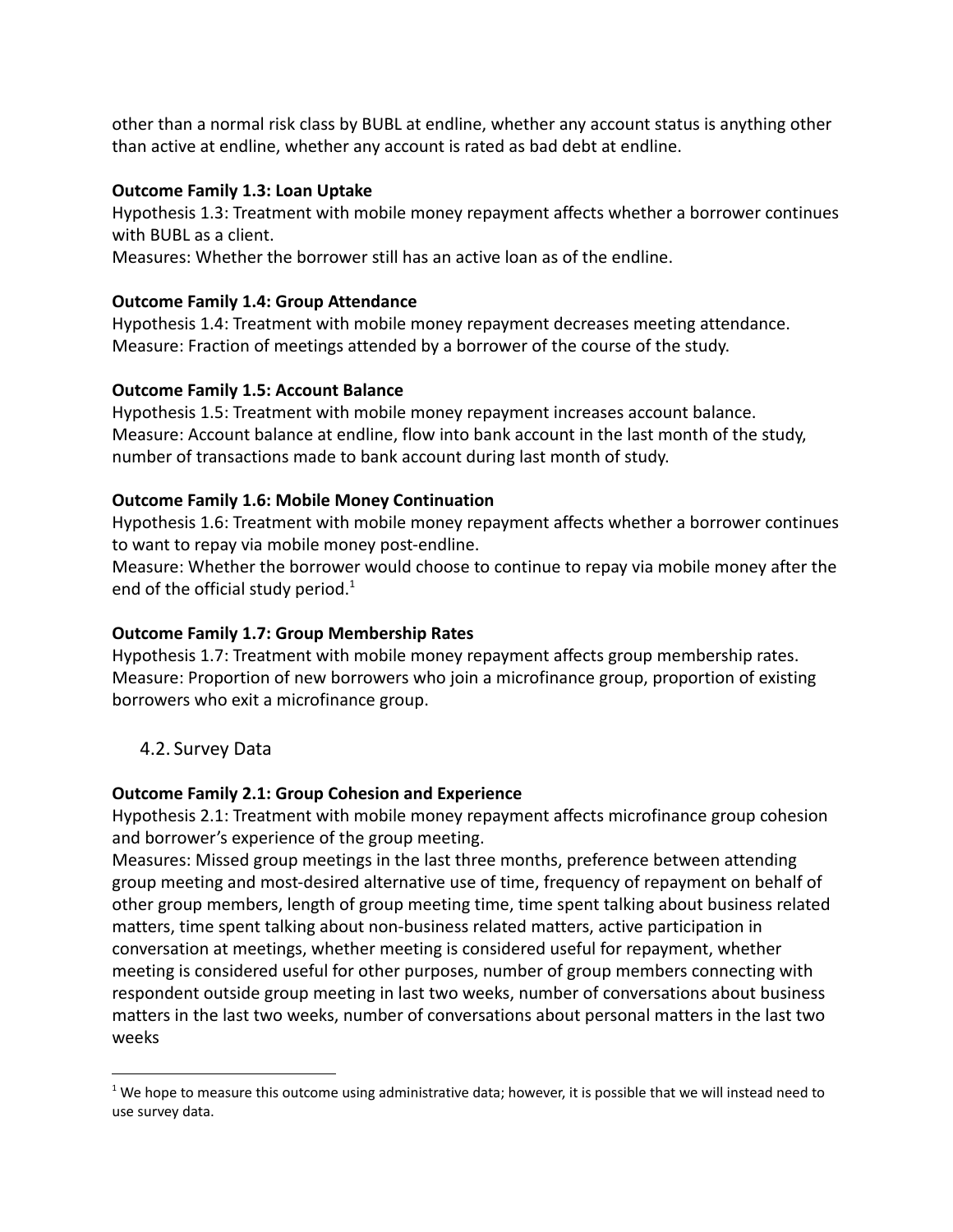#### **Outcome Family 2.2: Mobile Money Knowledge and Usage**

Hypothesis 2.2: Treatment with mobile money repayment affects mobile money knowledge and use.

Measures: Frequency of mobile money use, knowledge of common mobile money transactions, frequency of usage in the past thirty days of mobile money for common tasks, whether the respondent reports using mobile money by themselves as opposed to with assistance or via an agent, whether respondent accurately answered questions regarding withdrawal fees, whether respondent could complete a mobile money balance check, whether respondent preferred cash or mobile money in an incentivized choice task (see Appendix for details on mobile money frequency of use and knowledge).

#### **Outcome Family 2.3: Mobile Money Perceptions**

Hypothesis 2.3: Treatment with mobile money repayment affects perceptions of mobile money. Measures: Respondent agrees with positive statements on mobile money use, respondent disagrees with negative statements about mobile money use, respondent rates positively the benefits of mobile money, respondent rates reasons around using mobile money as important (see Appendix for details)

#### **Outcome Family 2.4: Business Performance**

Hypothesis 2.4: Treatment with mobile money affects business performance. Measures: Share of loan spent on own business, has a current business, total revenue of business in last six months, total revenue of business in last thirty days, business revenue has increased over the last thirty days, satisfied or very satisfied with business revenue

## **Outcome Family 2.5: Household Income and Consumption**

Hypothesis 2.5: Treatment with mobile money affects household income and consumption. Measures: Total income per month of the respondent, total income per month of the household, money spent on food in last seven days, money spent on fuel in last thirty days

## **Outcome Family 2.6: Female Empowerment**

Hypothesis 2.6: Treatment with mobile money affects female empowerment. Outcomes: Rates self as most important person in deciding whether to take loan, rates self as most important person in making decision to borrower, rates self as most important person in deciding on usage of loan, rates self as primary decision maker in daily household expenses, rates self as primary decision maker in case of emergencies

#### **Outcome Family 2.7: Intimate Partner Financial Control and Violence**

Hypothesis 2.7: Treatment with mobile money affects intimate partner financial control and violence.

Outcomes: Measurements of intimate partner financial control and intimate partner violence (see Appendix for details)

# 5. Analysis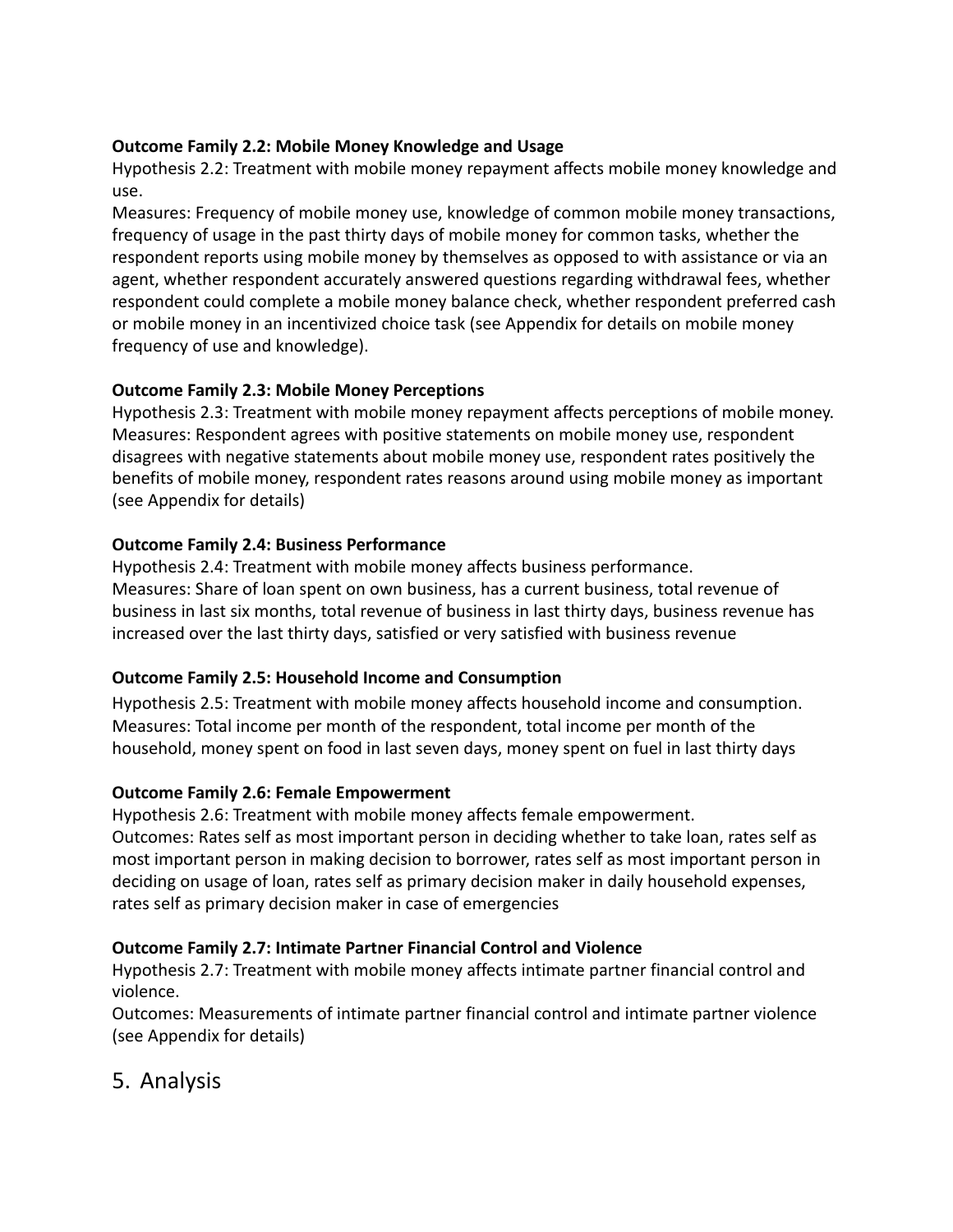#### 5.1. Estimation Methodology

McKenzie (2012) showed that in the case of a single baseline and follow-up with an autocorrelation less than 0.5, power is highest when regressing an outcome measure at endline on baseline covariates, the treatment indicator and the baseline value of the outcome measure. There are large power gains from using ANCOVA rather than a difference-in-difference specification. The study will therefore be analyzed using an OLS regression of the form:

$$
Y_{i1} = \beta_0 + \beta_1 T_j^1 + \beta_2 T_j^2 + Y_{i0} + \lambda_j + X_{i0} + \varepsilon_{ij}
$$
 (1)

where  $Y_{i1}$  is the outcome of interest for individual  $i$  in group  $j$  measured at endline,  $T_{j}^{1}$  the 1 mobile money-based repayment treatment dummy,  $T\frac{1}{j}$  the individual choice repayment 2 treatment dummies,  $\lambda_{_{\hat{l}}}$  a set of randomization strata dummies (Bruhn and McKenzie, 2009),  $Y_{_{\hat{l}0}}$ is the baseline value of the outcome (if measured at baseline, otherwise excluded) and  $\varepsilon_{_{\hat{l}}}$ random error for individual  $i$ . In some specifications, a set of covariates  $X_{\stackrel{\cdot}{l}0}$  selected using Least Absolute Shrinkage and Selection Operator (LASSO) from the pre-study administrative data or baseline survey will be included to improve precision (Bloniarz et. al., 2016). Standard errors will be clustered at the microfinance group level, which is the unit of randomization.

OLS estimations of the above regression will return the unbiased estimate of Intent to Treat (ITT) estimates of  $\beta_1$  and  $\beta_2$ . To estimate the local average treatment effect (or treatment on the treated), assuming no spillovers, we will estimate the above equation where assignment to treatment is replaced by actual take-up instrumented by assignment, giving the two-stage least squares estimator.

For selected outcome families, we will estimate a group-level regression of the form:

$$
Y_{j1} = \beta_0 + \beta_1 T_j^1 + \beta_2 T_j^2 + Y_{i0} + \lambda_j + X_{j0} + \varepsilon_j \tag{2}
$$

where variables are defined as in equation (1), at the level of the group  $j$  rather than the individual  $i$ .

#### 5.2.Hypothesis Testing

For each outcome, we will test the following hypotheses:

- 1. Whether being assigned to repay with mobile money has an effect  $(H_{0} : \beta_{1} = 0)$
- 2. Whether being assigned to have one's individual choice on mobile money has any effect  $(H<sub>0</sub>: β<sub>2</sub> = 0)$
- 3. Whether these differ  $(H_0: \beta_1 = \beta_2)$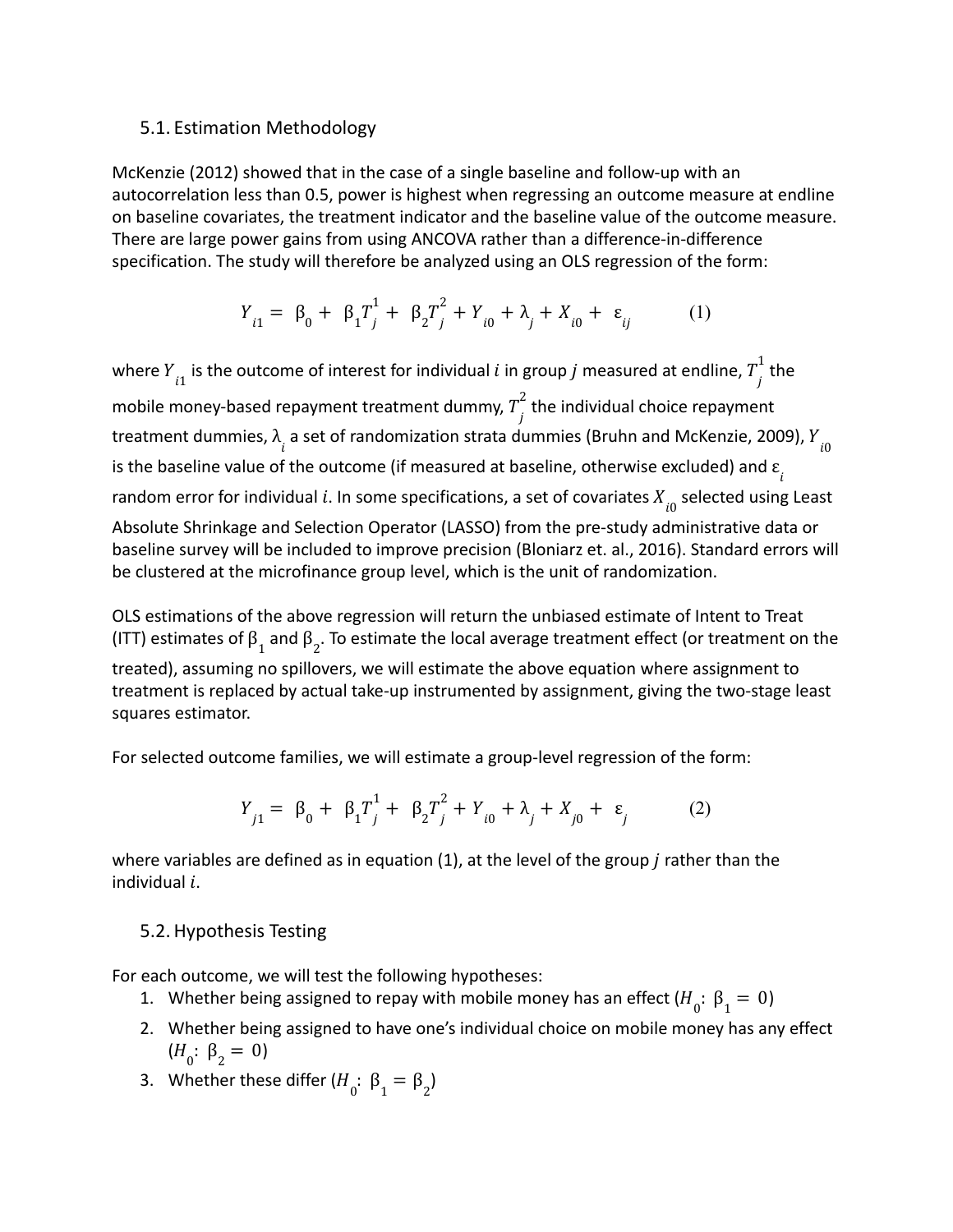## 5.3. Multiple Test Correction

As this study examines effects of the treatments on various outcome measures, we will adjust the p-values of the coefficients of interest for multiple inference by calculating sharpened q-values that control for the false discovery rate (FDR) within each outcome family. Rather than pre-specifying a single q, we report the minimum q-value at which each hypothesis is rejected, following Anderson (2008) and Benjamini et al. (2006), calculated across the number of outcomes per interaction term.

## 5.4. Index Construction

For most outcome families, we will group several related variables into index variables, following Anderson (2008). We will construct the indices in three steps. First, we re-code all outcomes so that higher values correspond to treatment effects in the same direction ("better" outcomes). Second, we will standardize individual outcomes using the baseline mean and standard deviation for that outcome. Third, we will calculate the average of the standardized constituent outcomes. Where an outcome value is missing for a respondent, we will omit this outcome from the index construction.

## 5.5.Heterogeneous Effects

We also test whether the impact of the treatment varies by characteristics of the borrowers as measured at baseline by augmenting equation (1) with the baseline measure of interest and an interaction between the treatment indicators and the baseline measure of interest.

Specifically, we will examine heterogeneous effects by the following measures for the whole sample:

- Stratification variables (i.e., which branch a respondent belongs to)
- $\bullet$  Pre-baseline index of loan performance<sup>2</sup>
- An indicator variable equal to one if the respondent chose to repay with mobile money rather than cash
- An index of respondent socio-economic status from loan intake forms (see Appendix)
- Amount that respondent self-reported being able to pay weekly in loan intake form
- Amount that respondent self-reported in weekly net sales in loan intake form
- Age of respondent business in years self-reported in loan intake form

For the survey sample only, we will look at heterogeneity across the following measures:

- An indicator variable equal to one if the respondent was married
- An indicator variable equal to one if the respondent reported disliking group meetings at baseline
- Baseline index of mobile money knowledge and use
- Baseline index of mobile money perceptions

 $2$  Measured over the six months prior to the beginning of the study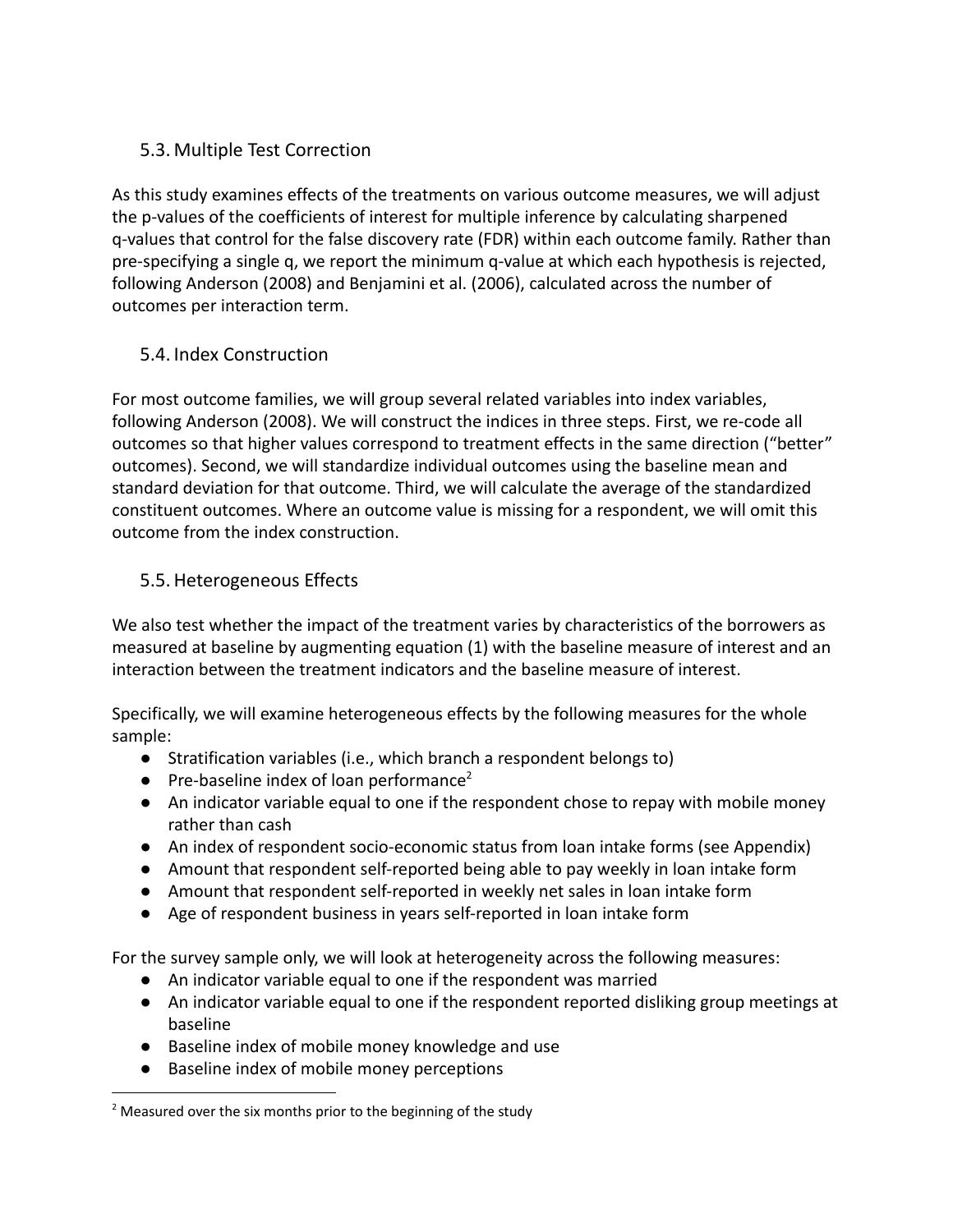- Baseline index of intimate partner financial control and violence
- Baseline index of female empowerment
- Baseline index of group cohesion and experience
- Baseline financial literacy activity score
- Baseline risk aversion

For heterogeneous effects, we will adjust the p-values of the coefficients of interest for multiple inference by calculating sharpened q-values that control for the false discovery rate (FDR) within each outcome family. Rather than pre-specifying a single q, we report the minimum q-value at which each hypothesis is rejected, following Anderson (2008) and Benjamini et al. (2006), calculated across the number of outcomes per interaction term.

#### 5.6. Spillover Estimation

The payment modality choice exercise conducted prior to randomization will yield natural, known variation in the proportion of other individuals in one's group randomized into mobile money in the Individual Choice Treatment. In practice, it will also be known for other treatment arms how many individuals would have chosen cash vs. mobile money if able to, allowing us to control for the potential endogeneity of group effects inherent in the choice.

Potential spillovers will therefore by analyzed using an OLS regression of the following form:

$$
Y_{i1} = \alpha_0 + \alpha_1 \eta + \alpha_2 T_i^1 + \alpha_3 T_i^1 \times \eta_j + \alpha_4 T_i^2 + \alpha_5 T_i^2 \times \eta_j + X_i + Y_{i0} + \varepsilon_{ij}
$$
(3)

where  $Y_{ij1}$  is the outcome of interest for individual  $i$  in group measured at endline,  $\eta_{\overline{j}}$  is the fraction of one's group  $j$  who chose mobile money-based repayment prior to randomization,  $T^{\texttt{t}}_{i}$ 1 the mobile money-based repayment treatment dummy,  $T\frac{1}{i}$  the individual choice repayment 2 treatment dummies,  $X_{\stackrel{.}{t}}$  a set of randomization strata dummies (Bruhn and McKenzie, 2009),  $Y_{\stackrel{.}{t}0}$ is the baseline value of the outcome (if measured at baseline, otherwise excluded) and  $\varepsilon_{_{\hat{l}}}$ random error for individual  $i$ . Standard errors will be clustered at the microfinance group level, which is the unit of randomization.

In this specification,  $\alpha_{1}^{}$  will estimate the correlation between share of mobile money repayment uptake and the outcome of interest among the control group,  $\alpha_{3}^{}$  will estimate the difference in treatment effect as the share of uptake increases within the groups where all members are asked to repay with mobile money, and  $\alpha_{\epsilon}$  will estimate the difference in treatment effect as the share of uptake increases within the groups where individual choices are implemented.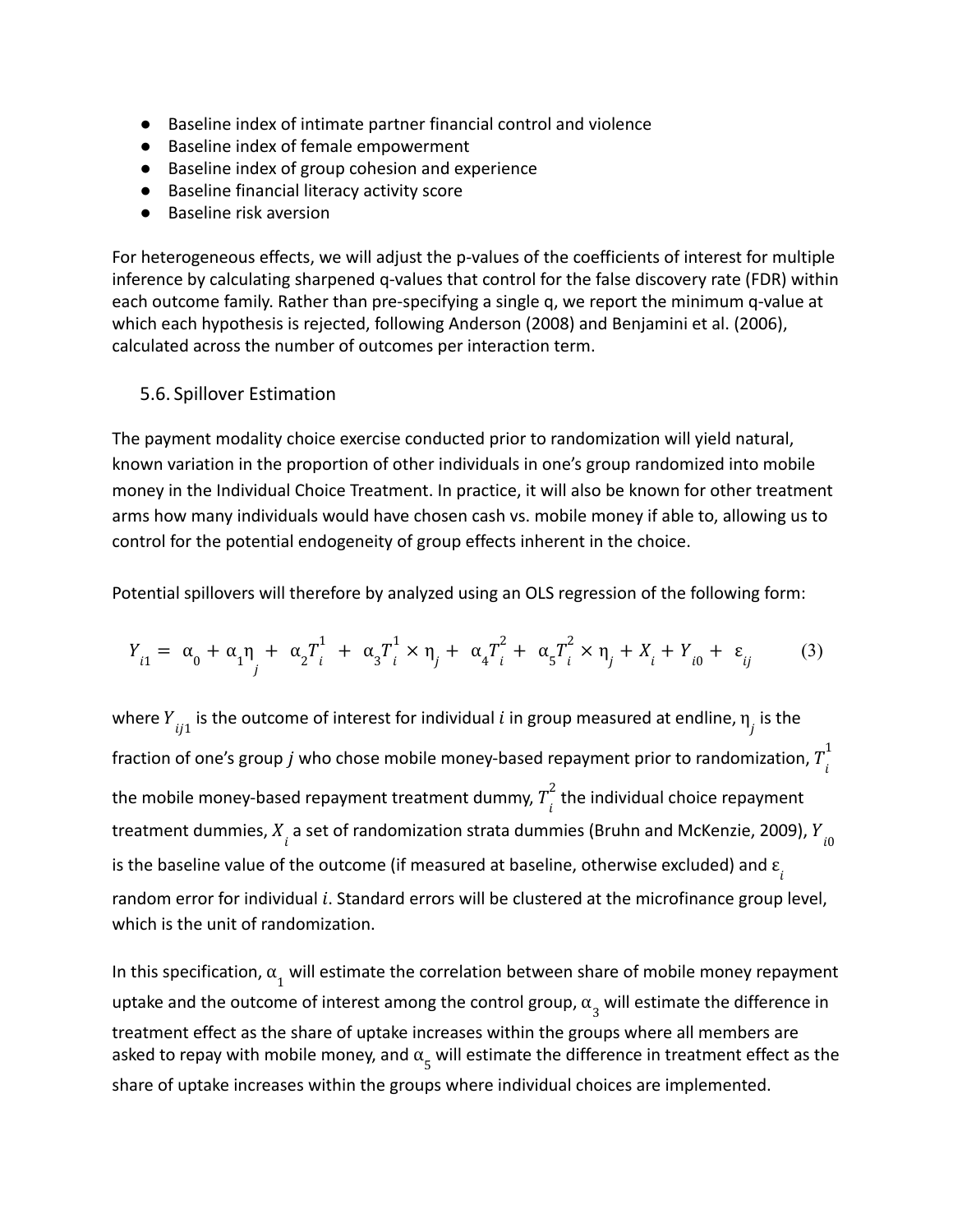Under perfect compliance, we would expect to detect no spillovers in any but the individual choice repayment arm; under imperfect compliance, we might expect to detect spillovers as well in the mobile money-based repayment arm.

We plan to estimate this regression for outcome family 1, outcome family 2, outcome family 3, outcome family 4, outcome family 5, outcome family 6, outcome family 7 and outcome family 8. For these specifications, we will adjust the p-values of the coefficients of interest for multiple inference by calculating sharpened q-values that control for the false discovery rate (FDR) within each outcome family. Rather than pre-specifying a single q, we report the minimum q-value at which each hypothesis is rejected, following Anderson (2008) and Benjamini et al. (2006), calculated across the number of outcomes per interaction term.

# 6. Robustness and Attrition

## 6.1. Robustness

I will perform the following robustness checks:

- If any covariate was found to be unbalanced at baseline, I will compare equation (1) with and without that covariate for my survey sample.
- I will construct p-values using a permutation test based on a randomization inference approach.

## 6.2. Adjusting for missing data in follow-up surveys

I will present main results without adjustment for attrition (e.g., households not surveyed in the follow-up) or non-response (e.g., individual questions not answered in the follow-up).

For any individual outcome missing for more than 15% of the sample, I will compare the fraction of missing data by assigned treatment status. I do this by estimating equation (1) using an indicator for attrition as an outcome (and omitting  $Y_{\overline{i}0}$  and  $X_{\overline{i}0})$  and testing if the coefficients on

the treatment dummies equal zero. This will allow me to assess differential non-response across treatment and control.

# 7. Appendix: Outcome Measures

In this appendix, we provide additional information on some outcome measures.

## **Outcome Family 2.2: Mobile Money Knowledge and Usage**

Hypothesis 2.2: Treatment with mobile money repayment affects mobile money knowledge and use.

Knows how to:

- Airtime recharge
- Deposit cash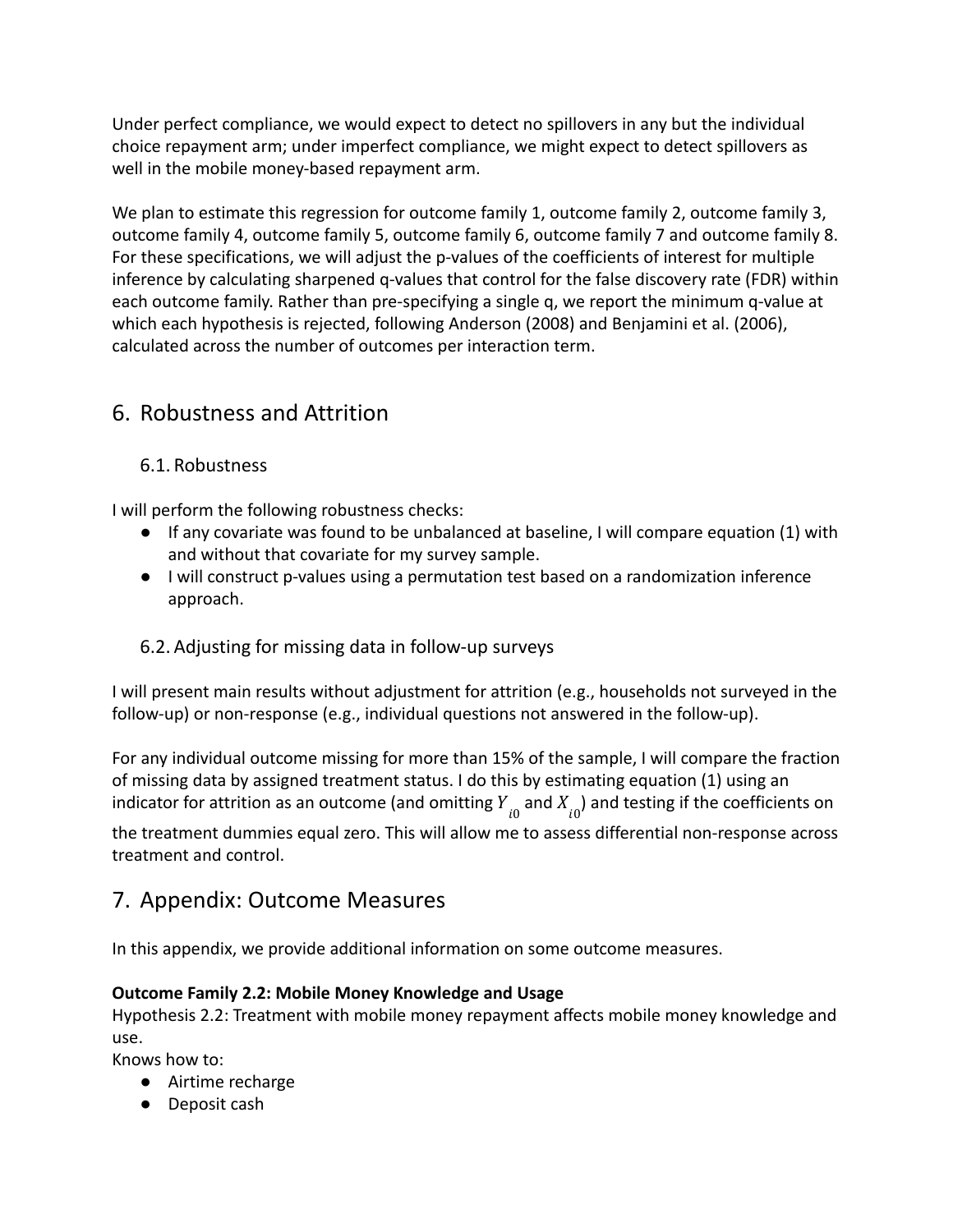- Withdraw cash
- Send money
- Receive money
- Bill payment
- Push money to a bank account
- Pull money from your bank account
- Contact customer service
- Correct incorrectly sent money
- Change PIN number

#### Frequency of usage in the past thirty days of mobile money for:

- Airtime recharge
- Deposit cash
- Withdraw cash
- Send money
- Receive money
- Bill payment
- Push money to a bank account
- Pull money from your bank account

#### **Outcome Family 2.3: Mobile Money Perceptions**

Hypothesis 2.3: Treatment with mobile money repayment affects perceptions of mobile money. Respondent agrees with positive statements on mobile money use:

- Mobile money is easy to use
- Mobile money is safer than keeping cash
- Mobile money saves time
- Mobile money reduces travel costs
- Mobile money is cheaper than the other ways I send or receive money from friends and family

Respondent disagrees with negative statements about mobile money use:

- No one among my friends or family uses mobile money
- I have no need for mobile money
- I do not trust that my money is safe with mobile money
- Mobile money is too expensive

Respondent rates positively the benefits of mobile money:

- Cost saving
- Time saving
- 24h access
- Physical security

Respondent rates reasons around using mobile money as important:

- Lower transaction costs
- Security from fraud
- Physical security
- Safe transaction with feedback on transfer
- Wide acceptance of mobile money
- More locations I can cash-out my money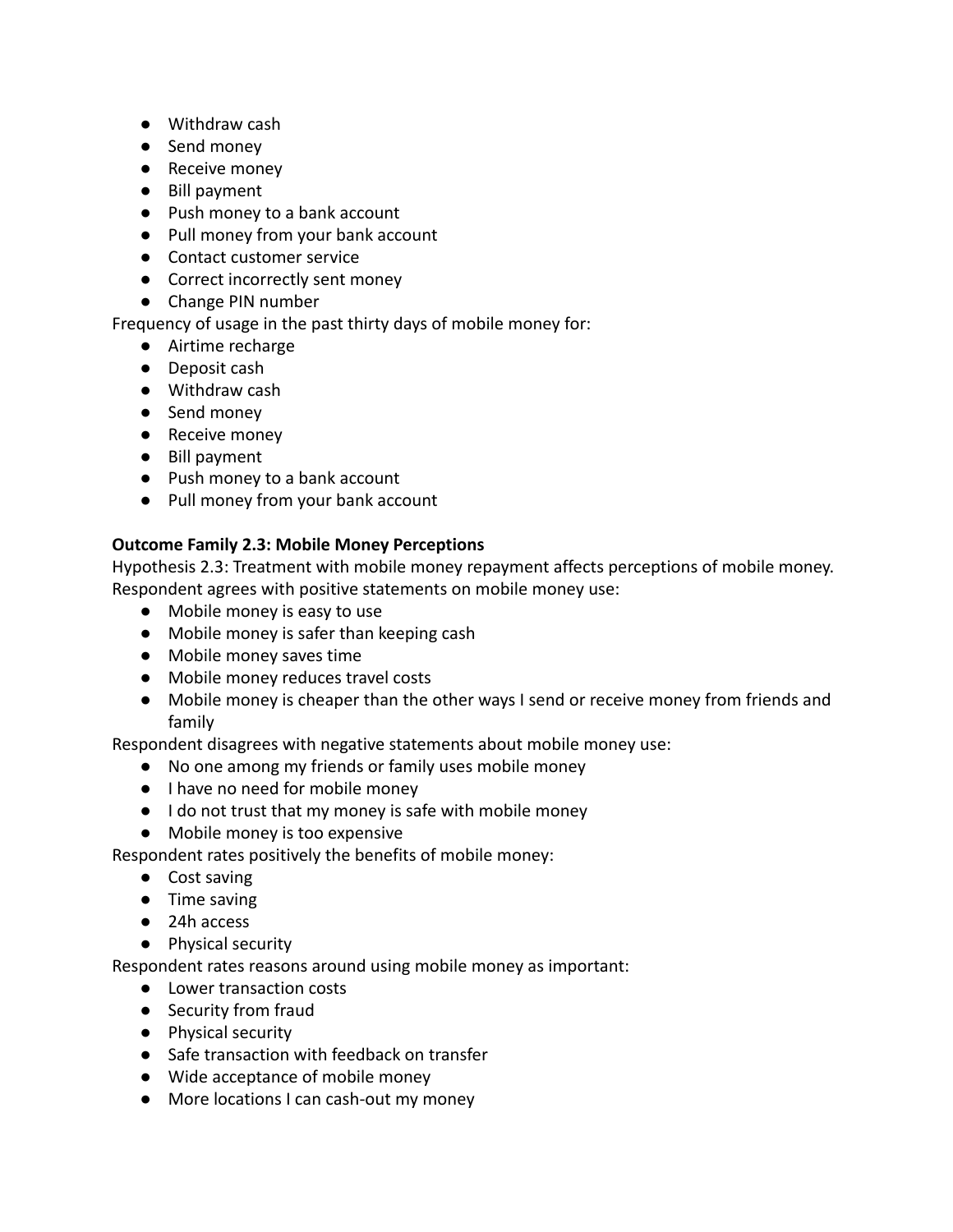#### **Outcome Family 2.7: Intimate Partner Financial Control and Violence**

Hypothesis 2.7: Treatment with mobile money affects intimate partner financial control and violence.

Intimate partner financial control: woman indicates that in the last six months, their partner sometimes or often would:

- Expect that you ask permission to purchase large items?
- Expect that you ask permission to purchase small items?
- Take your earnings or savings from you against your will?
- Refuse to give you money for household expenses, even when he had money for other things?
- Require that you give up or refuse a job for money outside the home because your partner does not want you to work?
- Make important financial decisions without talking to you about them?
- Decide how you could spend money?
- Demand to know how you spent money?
- Hide money from you?
- Spent money you needed for rent, food or clothes on things for him?
- Threaten to not give you money or take it away from you?
- Given you little money or reduced your spending when he is angry?
- Stopped giving you money for food?

Intimate partner violence: respondent indicates that in the last six months, their sometimes or often would:

- Push you, shake you, or throw something at you?
- Slap you?
- Twist your arm or pull your hair?
- Punch you with his first or with something that could hurt you?
- Kick you, drag you, or beat you up?
- Try to choke you or burn you on purpose?
- Threaten or attack you with a knife, gun, or other weapon?
- Physically force you to have sexual intercourse with him when you did not want to?
- Physically force you to perform any other sexual acts you did not want to?
- Force you with threats or in any other way to perform sexual acts you did not want to?

#### **Respondent Socio-Economic Status Index**

- Number of household members
- Whether walls were made with a material other than mud
- Whether roof was made with a material other than thatch or tins
- Whether charcoal or gas is used for cooking
- Whether the household has a covered toilet
- Whether the household owns two or more phones
- Whether the household owns a radio
- Whether every member of the household has at least one pair of shoes